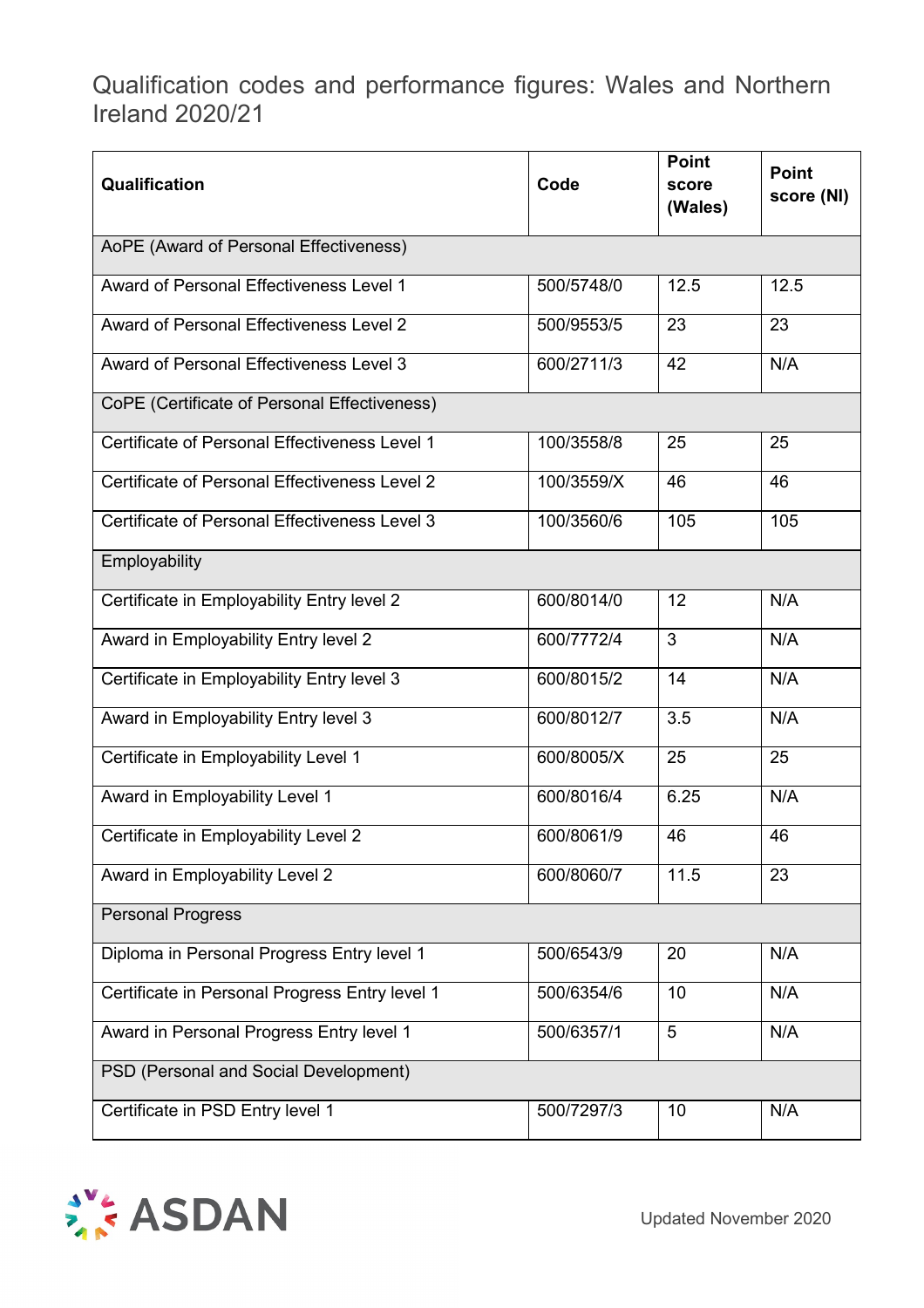Qualification codes and performance figures: Wales and Northern Ireland 2020/21

| Award in PSD Entry level 1                     | 500/6881/7 | 5               | N/A             |
|------------------------------------------------|------------|-----------------|-----------------|
| Certificate in PSD Entry level 2               | 500/5459/4 | 12              | N/A             |
| Award in PSD Entry level 2                     | 500/5558/6 | 6               | N/A             |
| Certificate in PSD Entry level 3               | 500/5326/7 | $\overline{14}$ | N/A             |
| Award in PSD Entry level 3                     | 500/5557/4 | $\overline{7}$  | N/A             |
| Certificate in PSD Level 1                     | 500/5559/8 | 25              | 25              |
| Award in PSD Level 1                           | 500/5560/4 | 12.5            | N/A             |
| Certificate in PSD Level 2                     | 500/3515/0 | 46              | 46              |
| Award in PSD Level 2                           | 500/3606/3 | 23              | $\overline{23}$ |
| Wider Key Skills (Northern Ireland only)       |            |                 |                 |
| Improving Own Learning and Performance Level 1 | 100/3795/0 | N/A             | 12.5            |
| Working With Others Level 1                    | 100/3791/3 | N/A             | 12.5            |
| Problem Solving Level 1                        | 100/3799/8 | N/A             | 12.5            |
| Improving Own Learning and Performance Level 2 | 100/3796/2 | N/A             | 23              |
| Working With Others Level 2                    | 100/3792/5 | N/A             | 23              |
| Problem Solving Level 2                        | 100/3800/0 | N/A             | $\overline{23}$ |
| Improving Own Learning and Performance Level 3 | 100/3797/4 | N/A             | 42              |
| Working With Others Level 3                    | 100/3793/7 | N/A             | 21              |
| Problem Solving Level 3                        | 100/3801/2 | N/A             | 42              |

ASDAN's qualifications are fully approved by the regulators in Wales and Northern Ireland for use in schools and colleges. Point scores above can be used in reporting, and provide a useful comparison with other qualifications. Across all parts of the UK, ASDAN qualifications have a recognised value in enhancing learning and achievement and contribute to meeting inspection requirements.

The qualification codes and performance figures for ASDAN qualifications listed above can also be found on NIEFQAN <https://www.education-ni.gov.uk/articles/qualifications> and QiW



Updated November 2020